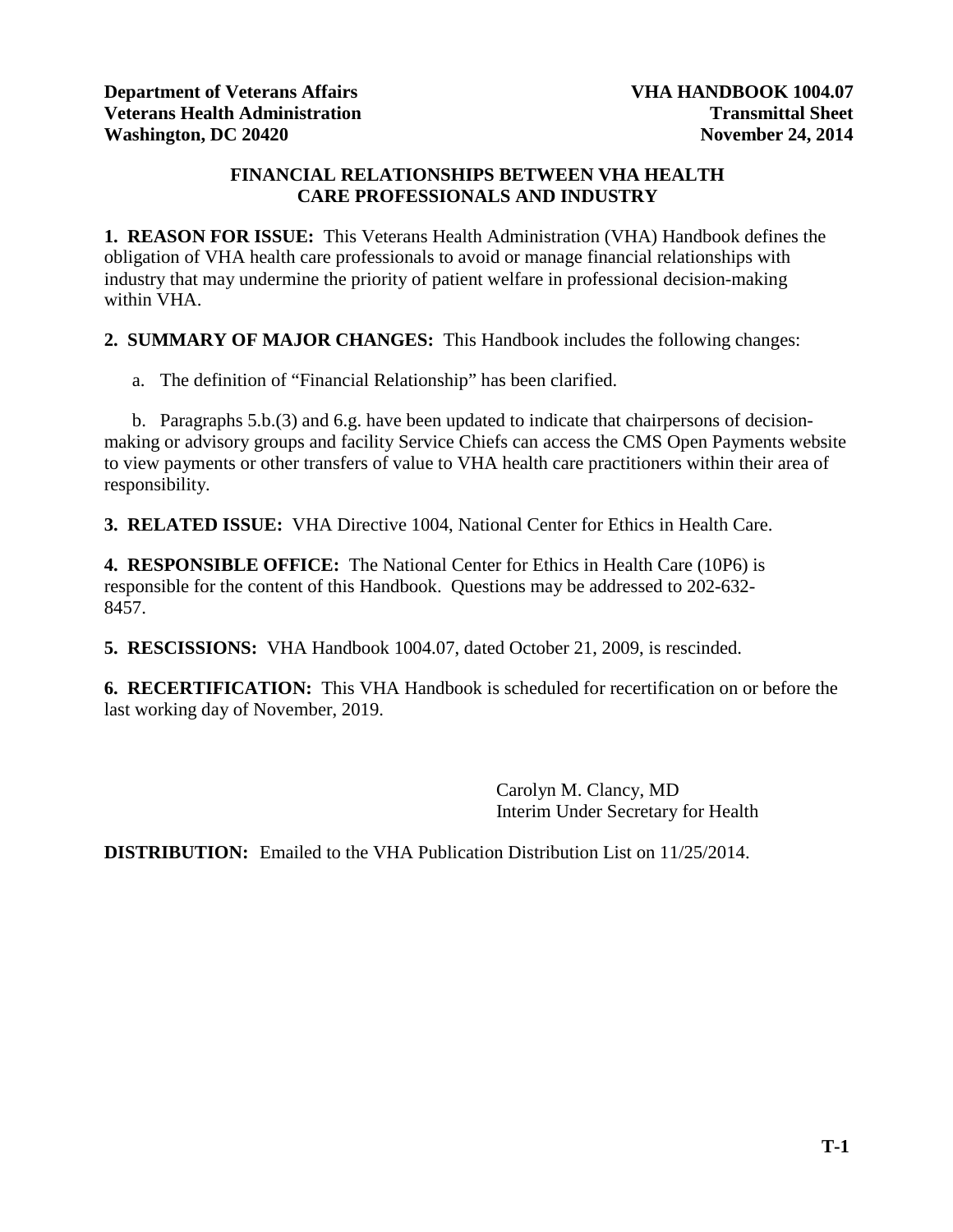# **CONTENTS**

# FINANCIAL RELATIONSHIPS BETWEEN VHA HEALTH CARE PROFESSIONALS AND INDUSTRY

| <b>PARAGRAPH</b>                                                                            | <b>PAGE</b> |
|---------------------------------------------------------------------------------------------|-------------|
|                                                                                             |             |
|                                                                                             |             |
|                                                                                             |             |
|                                                                                             |             |
|                                                                                             |             |
| 6. Questions Regarding Real-Time Verbal Disclosures and Management of Conflicts of Interest |             |
|                                                                                             |             |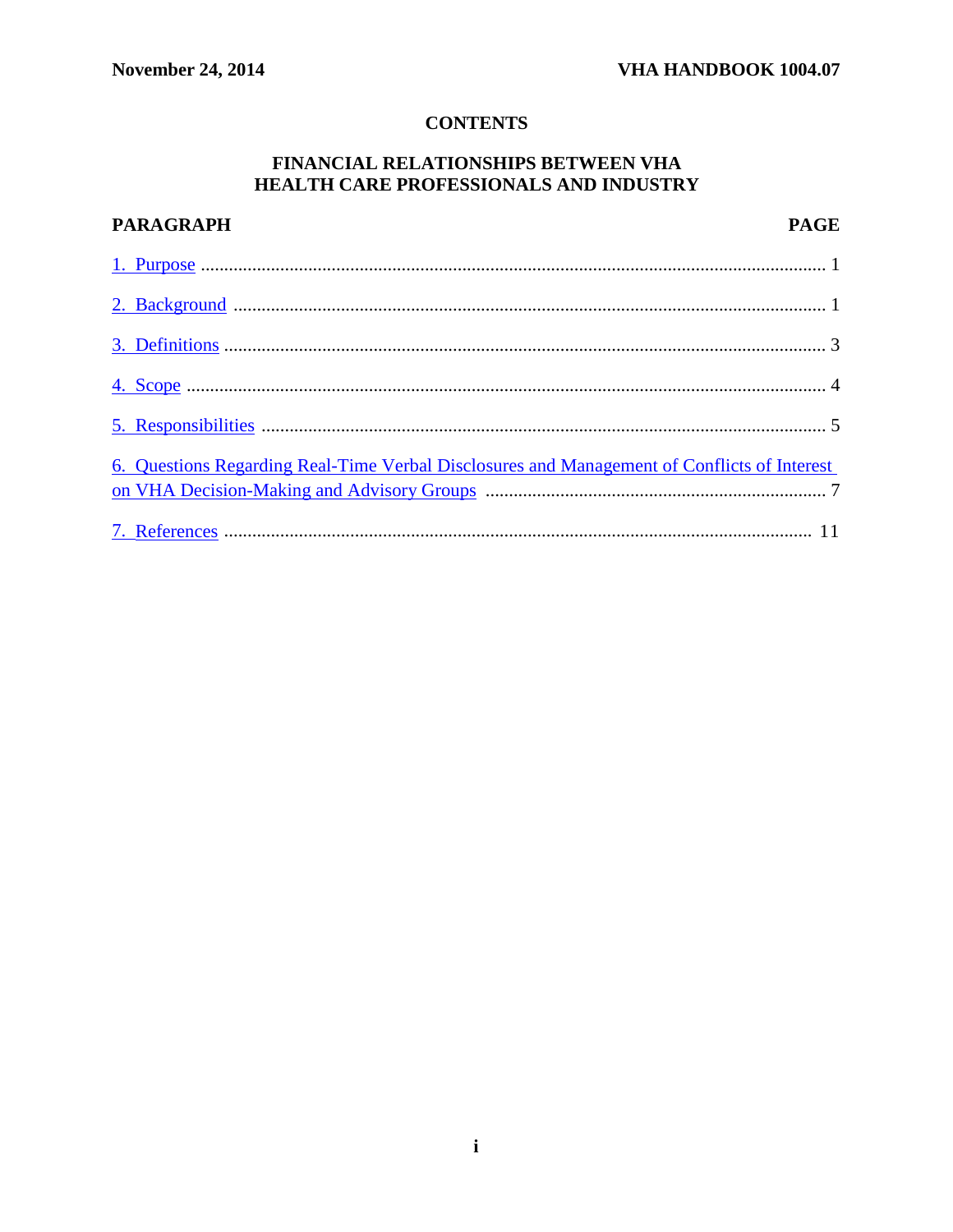#### **FINANCIAL RELATIONSHIPS BETWEEN VHA HEALTH CARE PROFESSIONALS AND INDUSTRY**

<span id="page-2-0"></span>**1. PURPOSE:** This Veterans Health Administration (VHA) Handbook defines the obligation of VHA health care professionals to avoid or manage financial relationships with industry that may undermine the priority of patient welfare in professional decision-making within VHA. **AUTHORITY:** 5 U.S.C. 501, 38 CFR 0.600-0.602, and .735-10.

# <span id="page-2-1"></span>**2. BACKGROUND:**

a. All VHA employees have a legal obligation to abide by Federal conflict of interest law (Title 18 United States Code (U.S.C.) Chapter 11) and Standards of Ethical Conduct for Employees of the Executive Branch (Title 5 Code of Federal Regulations (CFR) Part 2635). Additionally, these government ethics laws prohibit a VA employee from using the employee's public office for private gain or participating in official matters that otherwise involve a criminal conflict of interest as defined by those laws or that might give the appearance of such conflict of interest.

b. In addition, VHA health care professionals have a separate professional obligation to place the interests of patients above self-interest. This Handbook establishes requirements that address financial relationships that may be incompatible with this professional obligation. Where appropriate, this Handbook also establishes mechanisms to reinforce existing requirements under Government ethics laws. This Handbook is part of ongoing efforts within VHA to address and manage potential and actual conflicts of interests created by financial relationships between industry and VHA health care professionals.

c. Concerns related to financial conflicts of interest have increased as financial relationships between health care professionals and pharmaceutical, biotechnology, medical device, product, equipment, and technology companies have become more ubiquitous and complex (see paragraphs 7.d.-7.p.).

d. These concerns are based on the effects the relationships may have on the actual or perceived quality of patient care and the independence of professional judgment. Such relationships may entail compensation from industry for services that health care professionals perform as consultants or speakers for those companies as well as investments that health care professionals may have in a company. Compensation may come directly from pharmaceutical, biotechnology, medical device, product, equipment or technology companies or indirectly from proxy medical education or public relations firms, disease advocacy groups, or law firms working on behalf of these companies.

e. Research indicates that individuals are not able to manage their own conflicts of interests. Social science research shows that in situations of conflict of interest "even when individuals try to be objective, their judgments are subject to an unconscious and unintentional self-serving bias" (see paragraphs 7.i. and 7.o.). Self-interest changes how individuals "seek out and weigh the information on which they later base their choices when they have a stake in the outcome" (see paragraph 7.i.). These effects occur even among individuals who are motivated to be impartial and who have been explicitly instructed about bias (see paragraphs 7.h. and 7.k.).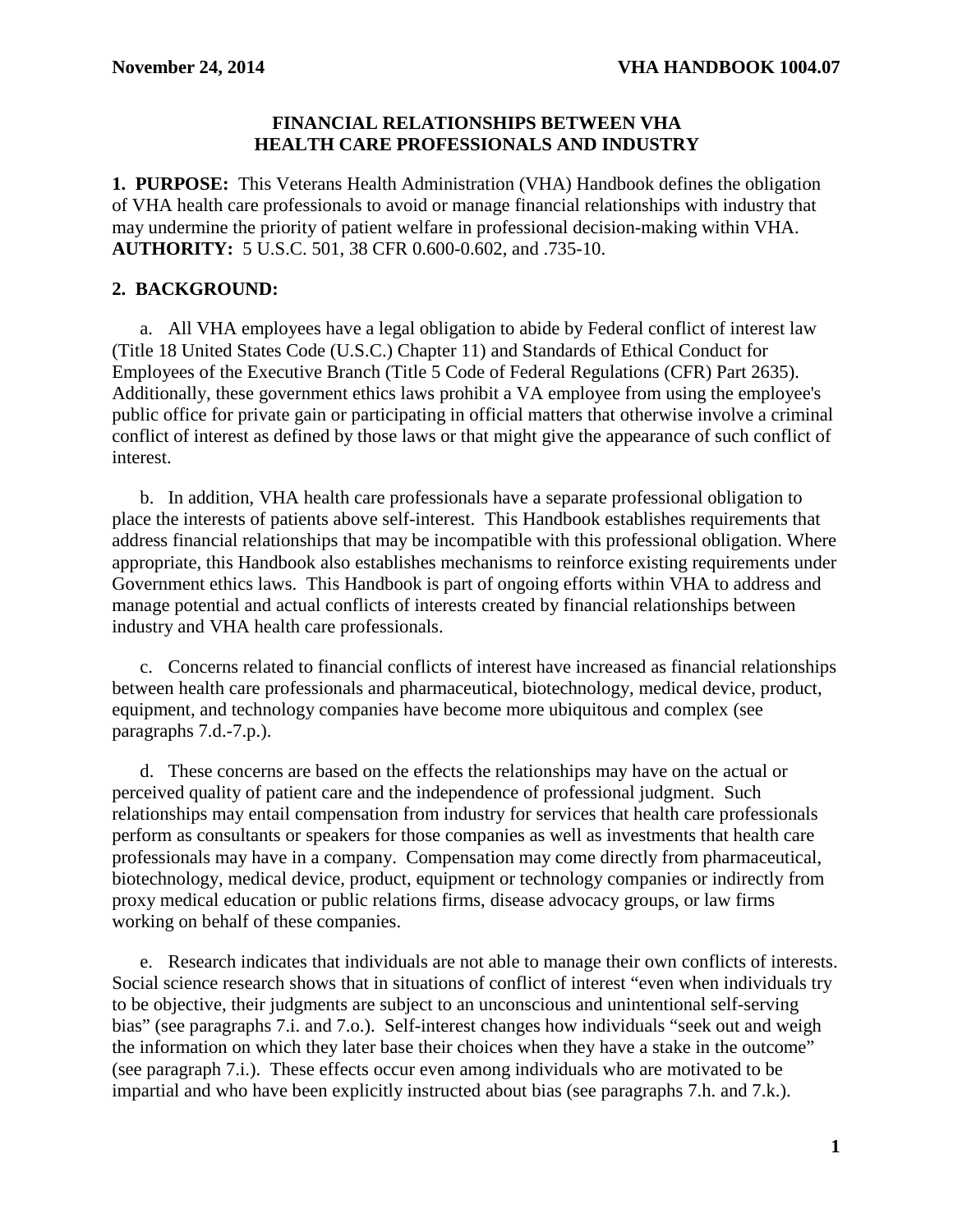#### **VHA HANDBOOK 1004.07 November 24, 2014**

Thus, prohibitions and strategies for third-party management of conflicts of interest have been proposed and enforced (see paragraph 7.p.).

f. Even when a financial relationship between a VHA health care professional and industry does not correlate with actual compromise of judgment or patient care, the perception that such a relationship can exert inappropriate influence may have a negative impact on the credibility of both the health care professional and the institution.

g. In addition to the obligations set forth in this Handbook, all VA employees are subject to the criminal conflict of interest statutes in 18 U.S.C. Chapter 11, and the Executive Branch Standards of Conduct in 5 CFR Part 2635, which together are commonly referred to as the "government ethics laws." Violation of these provisions may be sanctioned by civil and criminal penalties, as well as employment-related discipline such as removal or suspension. Compliance with the provisions in this Handbook does not necessarily satisfy the requirements of these criminal and regulatory conflict of interest provisions. VA Deputy Ethics Officials in the Office of General Counsel Ethics Specialty Team maintain ethics expertise and provide counseling services to employees related to Government ethics laws. *NOTE: Employees with questions regarding these requirements are encouraged to contact the Deputy Ethics Official assigned to cover the employee's duty location, as follows:*

*VACO: [GovernmentEthics@va.gov.](mailto:GovernmentEthics@va.gov)* 

*Northeast: Maine, New Hampshire, Vermont, Massachusetts, Rhode Island, Connecticut, New York, New Jersey, Delaware, Pennsylvania, Ohio, West Virginia, Michigan, or Wisconsin. [OGCNortheastEthics@va.gov.](mailto:OGCNortheastEthics@va.gov)*

*Southeast: Virginia, North Carolina, South Carolina, Georgia, Florida, Mississippi, Alabama, Louisiana, southern Texas (Harlingen, Houston, San Antonio),or Puerto Rico. [OGCSoutheastEthics@va.gov.](mailto:OGCSoutheastEthics@va.gov)*

*Midwest: District of Columbia, Maryland, Indiana, Kentucky, Tennessee, Arkansas, Missouri, Illinois, Iowa, Minnesota, North Dakota, South Dakota, Nebraska, or Kansas. [OGCMidwestEthics@va.gov.](mailto:OGCMidwestEthics@va.gov)*

*West: Northern Texas (Austin, Dallas, El Paso, Temple) Oklahoma, New Mexico, Arizona, Colorado, Utah, Wyoming, Montana, Idaho, Nevada, California, Oregon, Washington, Hawaii, Alaska, Guam, or the Philippines. [OGCWestEthics@va.gov.](mailto:OGCWestEthics@va.gov)*

*Those in VA Central Office should contact the Assistant General Counsel for Professional Staff Group III (023) at 202-461-7694, or at GovernmentEthics@va.gov. General guidance on substantive government ethics matters such as gifts, conflicting financial interests, impartiality, misuse of position, outside activities, and financial disclosure can be found on the Office of Government Ethics Web site at<http://www.oge.gov/home.aspx> and VA's Office of General Counsel ethics Web site at: [https://vaww.ogc.vaco.portal.va.gov/law/ethics/default.aspx.](https://vaww.ogc.vaco.portal.va.gov/law/ethics/default.aspx) This is an internal VA website that is not available to the public. Annual government ethics training is required for all VA employees and can be accessed through the VA Talent Management System at [https://www.tms.va.gov/learning/user/login.jsp.](https://www.tms.va.gov/learning/user/login.jsp)*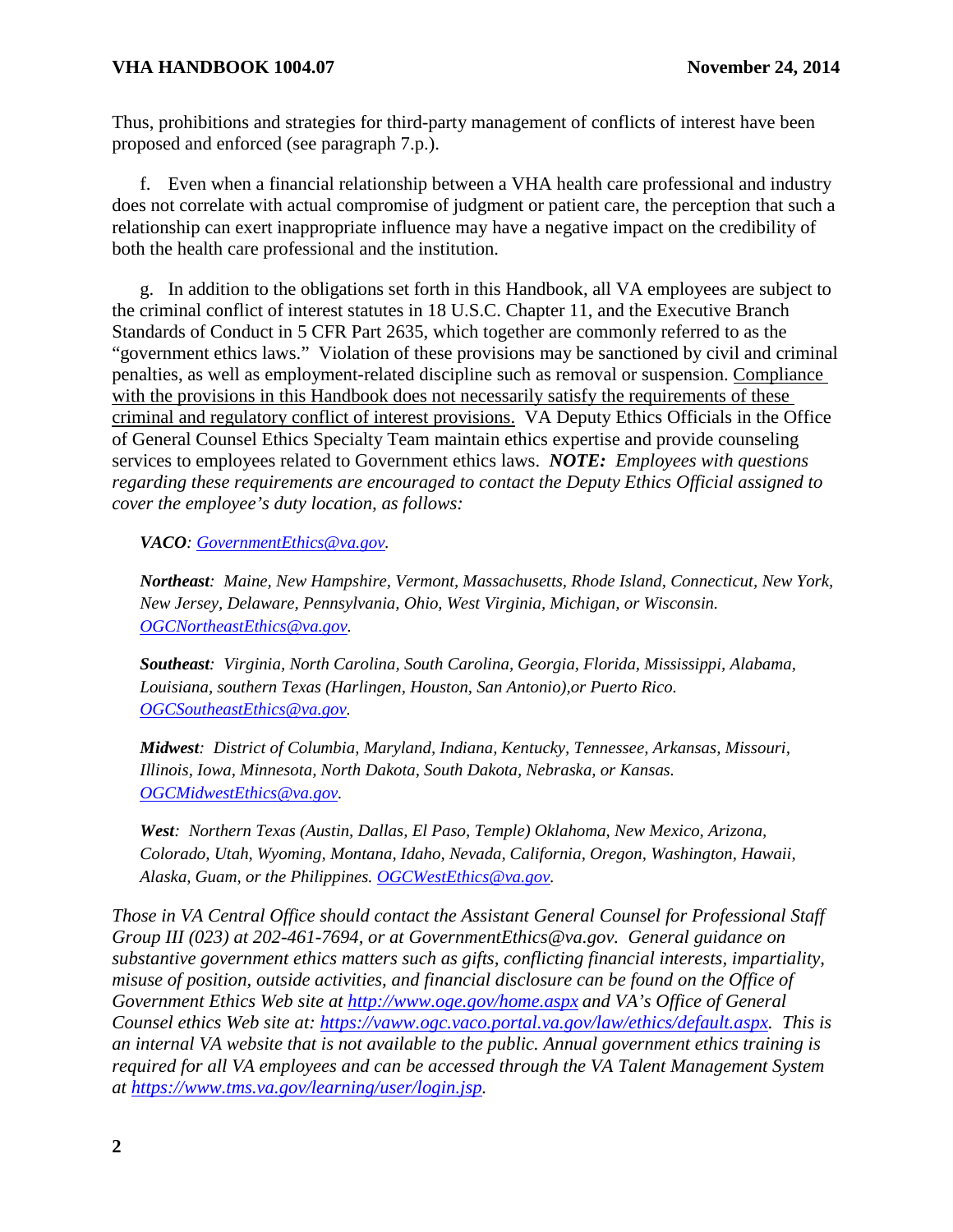#### <span id="page-4-0"></span>**3. DEFINITIONS:**

a. **Financial Relationship.** For the purposes of this Handbook, a financial relationship is any arrangement between an individual VHA health care professional and pharmaceutical; biotechnology; medical device; product; equipment; and technology companies or their proxy medical education or public relations firms. Financial relationships also include relationships with disease advocacy groups or law firms that involve monetary or in-kind compensation to the health care professional or non-profit entities that directly or indirectly support the health care professional in ways such as salary, honorarium, consultation fee, or reimbursement; or financial holdings in pharmaceutical, biotechnology, medical device, product, equipment, or technology companies. Compensation may include: money or other transfers of value, including consulting fees, honoraria, low-interest loans, real property, royalties, license fees, stock options or other equity interest, paid or reimbursed education, paid or reimbursed travel and lodging, paid or reimbursed food and beverage, paid or reimbursed entertainment. Specific examples of frequently encountered activities that are covered by this policy include:

(1) Compensation for participation as a member, presenter, moderator, etc., on an industryfunded speakers bureau. *NOTE***:** *VHA health care professionals should be aware that representing non-Federal parties before the government in connection with particular matters is prohibited by criminal conflict of interest law (18 U.S.C. 203, 205). VA employees who receive industry support for presentations made on Federal agency property to Federal Government audiences should consult the Office of General Counsel Ethics Specialty Team in advance to determine whether a proposed activity would fall within the scope of this law.*

(2) Compensation for participation as an advisor, consultant, member, presenter, moderator, etc., on an industry-funded advisory board.

(3) Compensation for participation as an author on an industry-funded publication.

(4) Paid expert witness testimony provided on behalf of industry. *NOTE: Serving as an expert witness before a Federal agency or court for a party other than the Government, where the United States is a party or has a direct and substantial interest, is generally prohibited by the Standards of Conduct for Executive Branch Employees*.

(5) Industry-funded education or research grants, honoraria, or low interest loans.

(6) Compensation for a paid role (Medical Director, Board Member, Resident or Trainee Representative, etc.) on a pharmaceutical, biotechnology, medical device, product, equipment, or technology company or their proxies.

(7) Compensation for participation as developer, speaker, moderator, attendee, etc., of industry-funded Continuing Medical Education (CME) (whether accredited, unaccredited, certified or non-certified) or other industry-sponsored programs, such as lectures, dinner meetings, or teleconferences.

b. **Decision-making or Advisory Group.** A decision-making or advisory group is any group, such as a working group, advisory committee, task force, board, or committee that makes: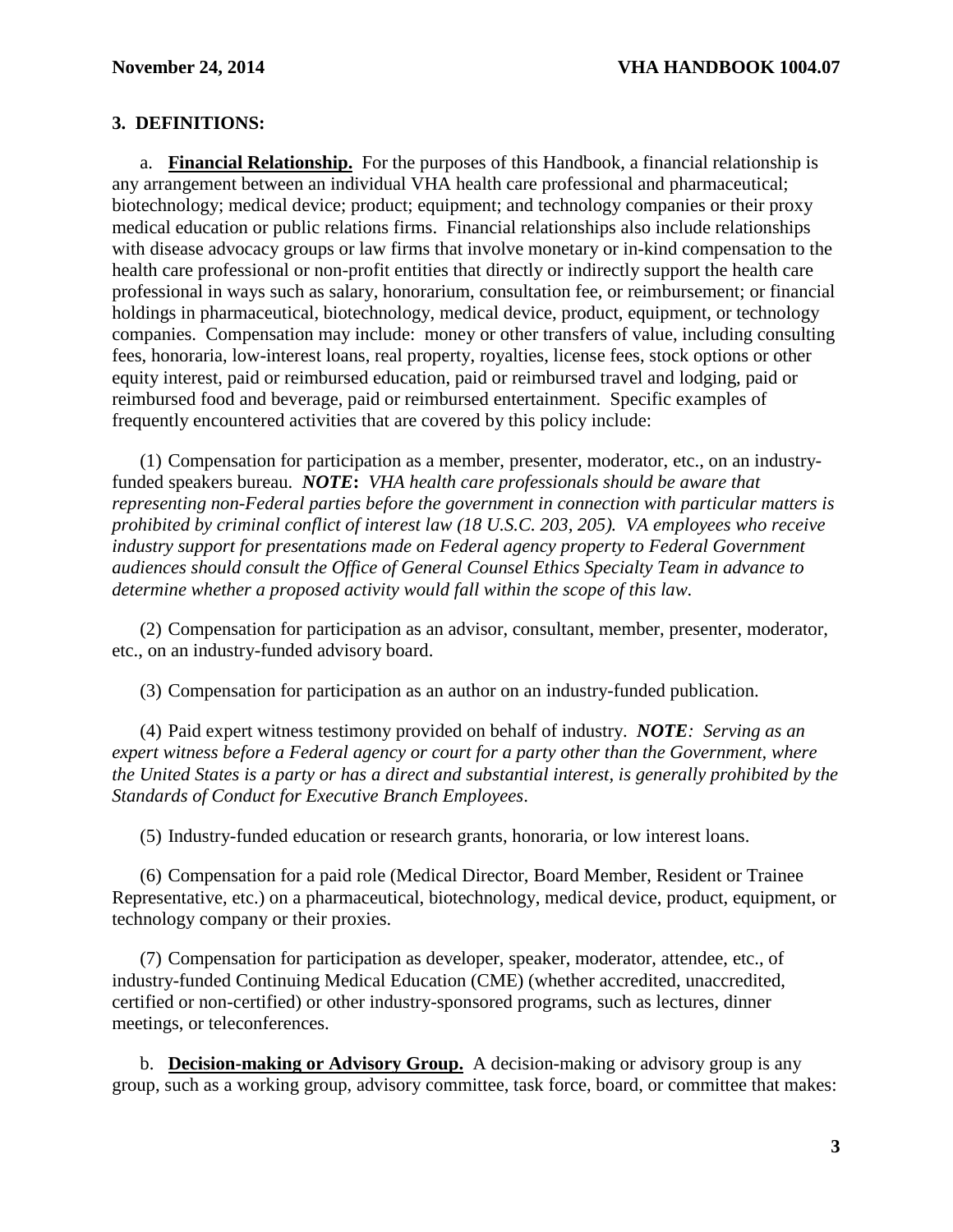(1) Decisions on clinical or technical requirements for major purchasing decisions, or

(2) Recommendations that would have significant implications for major purchasing decisions (e.g., National Leadership Board or Veterans Integrated Service Network (VISN)-level Executive Leadership Boards (ELB), VISN Formulary Committees, VISN Formulary Leaders Committees, Medical Advisory Panel (MAP), Pharmacy and Therapeutics (P&T) Committees, Field Advisory Committees, VA-Department of Defense (DOD) Evidence-Based Practice Work Group), or

(3) Major purchasing decisions. *NOTE: Groups chartered under the Federal Advisory Committee Act are not included under this definition.*

c. **Financial Conflict of Interest.** A financial conflict of interest is a financial relationship that has the potential to or is perceived to exert inappropriate influence on the integrity of decision-making or the professional judgment of health care professionals in the fulfillment of their obligations to patients, and thus damage public trust.

d. **Criminal Conflict of Interest.** Under 18 U.S.C. 208, a criminal conflict of interest exists when an employee participates personally and substantially in a particular matter, e.g., contract or grant, that would have a direct and predictable effect on the employee's outside financial interest, or the financial interest of the employee's spouse, minor child, general partner, any person/entity whom the employee serves as an officer, director trustee or employee, or any person with whom the employee is negotiating for employment, or with whom the employee has an arrangement for prospective employment.

e. **Industry.** Industry includes pharmaceutical companies, biotechnology companies, medical device, product, equipment, and technology companies, and proxy medical education, publishing, public relations firms, disease advocacy groups, and law firms groups working on behalf of such companies.

f. **VHA Health Care Professional.** For the purposes of this Handbook, a VHA health care professional is any full-time, part-time, or without-compensation (WOC) employee of, or trainee in, VHA who makes treatment recommendations that pertain to commercial products or who is involved in making formulary decisions, developing clinical practice guidelines, institutional policies on care, or in other activities within the health care system that can have a significant effect on the range of treatment options available to patients. These may include physicians, advanced practice nurses, psychologists, physician assistants, pharmacists, other associated health practitioners with prescriptive authority, and certain administrators.

<span id="page-5-0"></span>**4. SCOPE:** The professional obligations of VHA health care professionals must not be compromised by financial relationships with industry. *NOTE: Information pertaining to conflicts of interest in research can be found in VHA Handbook 1200.01 Research and Development (R&D) Committee.* As addressed in this Handbook, VHA health care professionals must:

a. Avoid or seek guidance in managing actual and potential conflicts of interests;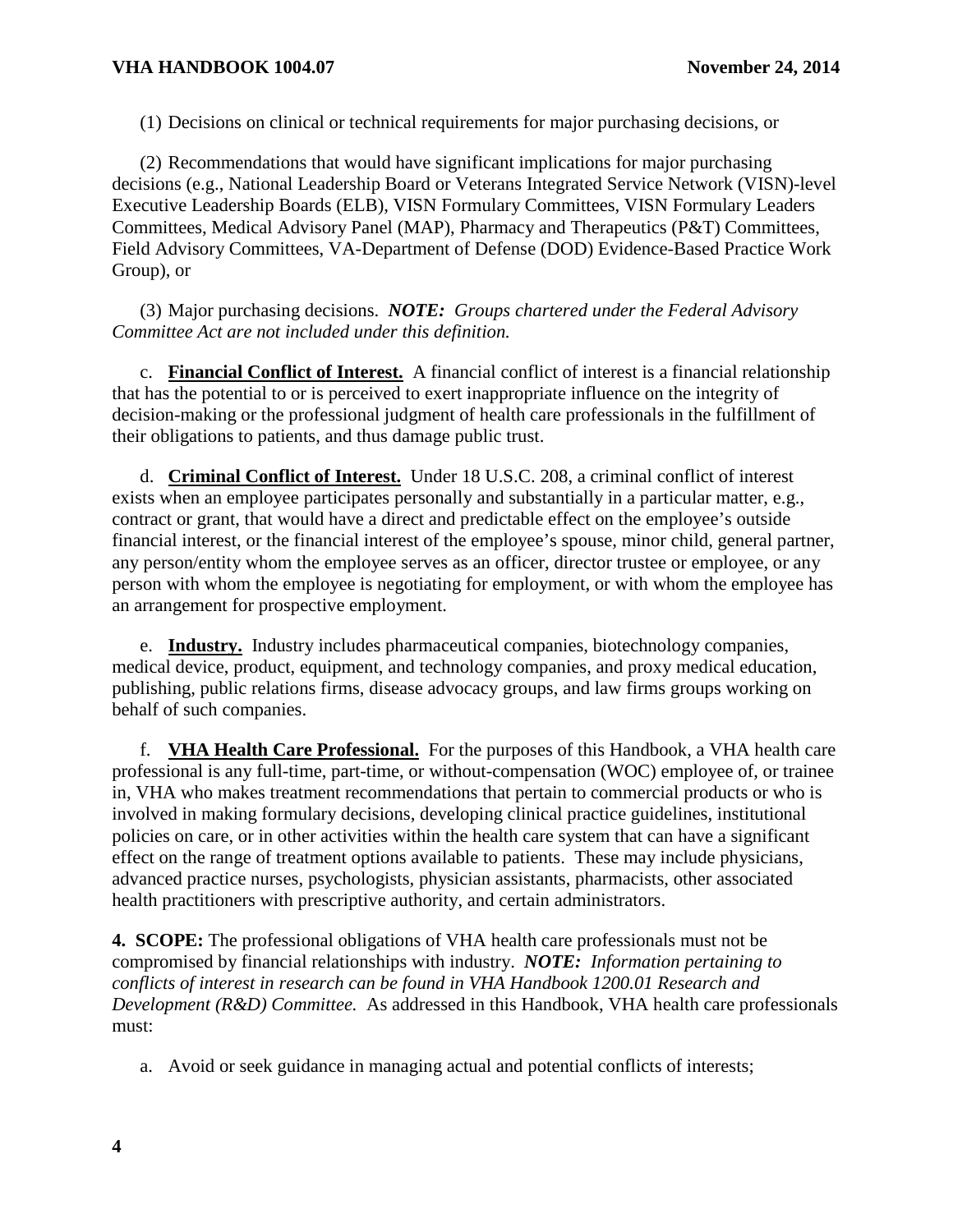b. Follow protocols for disclosure and oversight of such relationships in the context of decision-making and advisory groups; and

c. Certify in the VHA credentialing process (if applicable) that they understand that their professional obligation to patients must not be compromised by conflicts of interest.

#### <span id="page-6-0"></span>**5. RESPONSIBILITIES:**

a. **Medical Facility Director.** The medical facility Director is responsible for:

(1) Ensuring that local policy and procedures, consistent with this Handbook, are developed, published, and implemented, no later than February 28, 2015.

(2) Ensuring that the following statement is signed by VHA health care professionals, as part of the VHA credentialing process, at the time a health care professional applies for appointment to the facility and at the time of reappraisal: "I understand that my professional obligations can be compromised by financial conflicts of interest; therefore, I will avoid conflicts or seek guidance in their management."

b. **Facility Service Chief.** Each facility Service Chief is responsible for:

(1) Ensuring that VHA health care professional staff within their area of responsibility are oriented to the types of financial relationships with industry that pose a potential for conflicts of interest.

(2) Conveying to the best of their knowledge to chairpersons of decision-making and advisory groups any potential or actual conflicts of interest concerning VHA health care professionals who serve on such groups that may have a bearing on their committee service.

(3) Reinforcing expectations regarding professional norms and conflicts of interest. Actions to accomplish this may include:

(a) Reviewing individual prescribing data received from local P&T Committees and using this information as a basis for counseling practitioners on significant outlier status, including querying practitioners about financial relationships with industry. *NOTE: Service Chiefs, in their role as supervisors, have authority to review, on a need-to-know basis, the OGE Form 450 of confidential filers within their service.*

(b) Scrutinizing staff requests to use annual leave, administrative absence or leave-withoutpay to participate in industry-sponsored events. *NOTE: Annual leave requests need to be evaluated from the perspective of VA operations, namely whether the absence would adversely affect operation of the service. Further, the Standards of Conduct prohibit employees from accepting compensation for speaking, teaching or writing related to their official duties, which includes presentations that deal in significant part with any matter to which the employee is currently assigned or has been assigned in the last year, or any ongoing or announced VA program, policy or operation. This prohibition applies regardless of an employee's leave status.*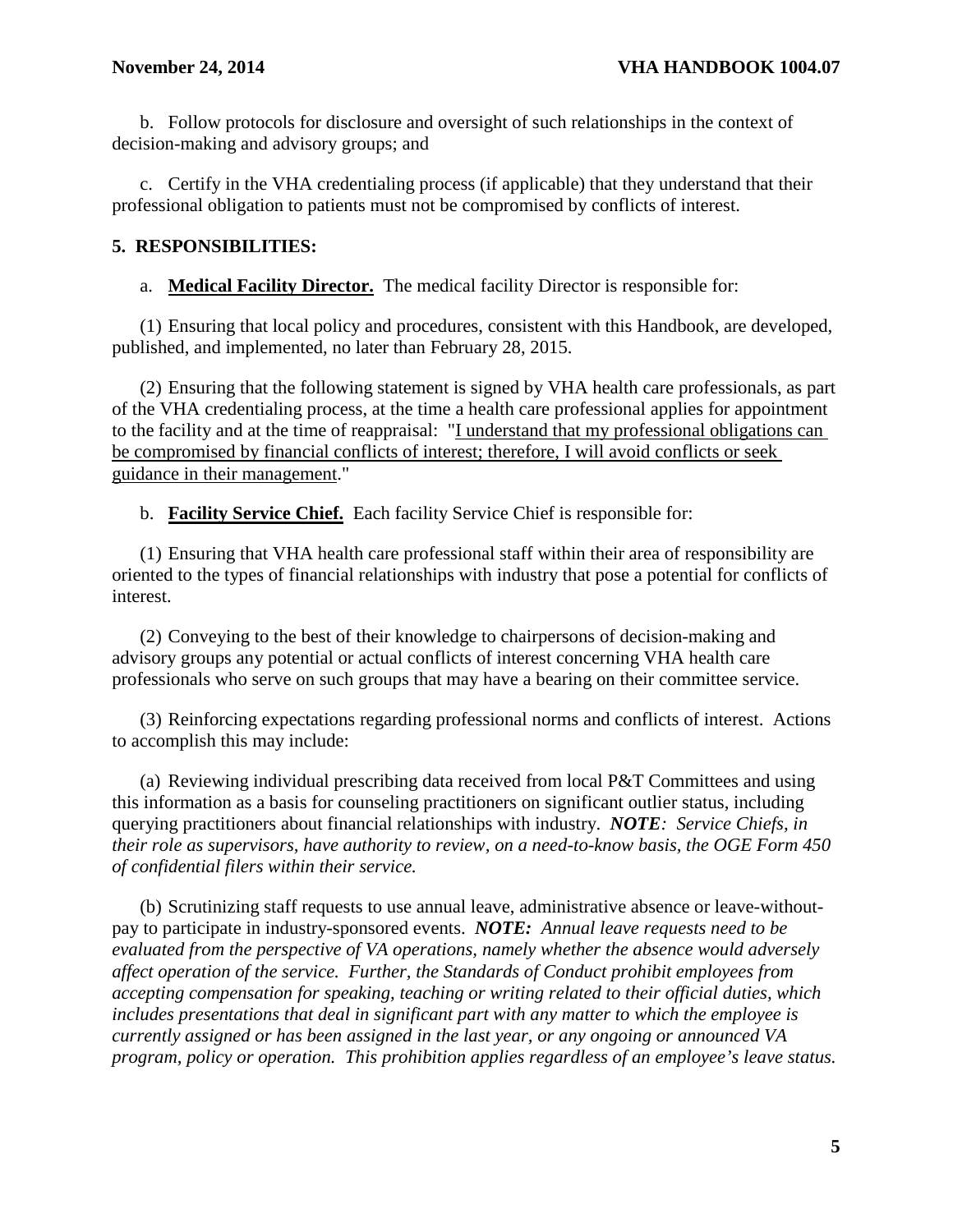#### **VHA HANDBOOK 1004.07 November 24, 2014**

(c) Assessing potential conflicts of interest in staff topic selection for presentations at VA facilities, for example, if the topic could be seen to promote the interests of a company that provides financial support to the staff member. Presentations by pharmaceutical companies at VA facilities must also be in accord with 38 C.F.R. 1.220, On-site activities by pharmaceutical company representatives at VA medical facilities.

(d) Reviewing payments or other transfers of value to VHA health care practitioners under the Centers for Medicare and Medicaid Services (CMS) Open Payments (Physician Payments Sunshine Act) program. Based on this review, counseling practitioners that such payments may be inconsistent with professional ethics standards or government ethics laws. Matters involving violations of government ethics laws should also be referred to the Ethics Specialty Team in the Office of General Counsel.

c. **Chairpersons of Decision-Making and Advisory Groups.** Chairpersons of decisionmaking and advisory groups are responsible for:

(1) Communicating to nominees to a decision-making or advisory group those financial relationships with industry that would disqualify them from service on that group and the procedures for real-time verbal disclosure that will be part of the group's conflict-of-interest process (see paragraph 6).

(2) Clarifying for all members of the decision-making or advisory group what a financial relationship is and reminding members on a routine basis about their obligations regarding disclosure and recusal.

(3) Soliciting during meetings a verbal disclosure of members' financial relationships with industry that may have a bearing on the work of the decision-making or advisory group.

(4) Ensuring that meeting minutes reflect sufficient information about those disclosures to provide a basis for quality review and conflict of interest management.

(5) Managing conflicts of interest stemming from financial relationships disclosed by members of the decision-making or advisory group.

(6) Consulting with the Designated Ethics Official, when needed, to review the Confidential Financial Disclosure Form 450 of decision-making or advisory group members and to address any member conflicts of interest that need further management.

(7) Bringing the chairperson's own financial relationships with industry to the attention of the supervisor or appointing official and informing the decision-making or advisory group of decisions and actions taken in response.

d. **VA Designated Education Officer.** Each VA Designated Education Officer, or designee, is responsible for:

(1) Ensuring that trainees are oriented to the types of financial relationships with industry that pose a potential for conflicts of interest.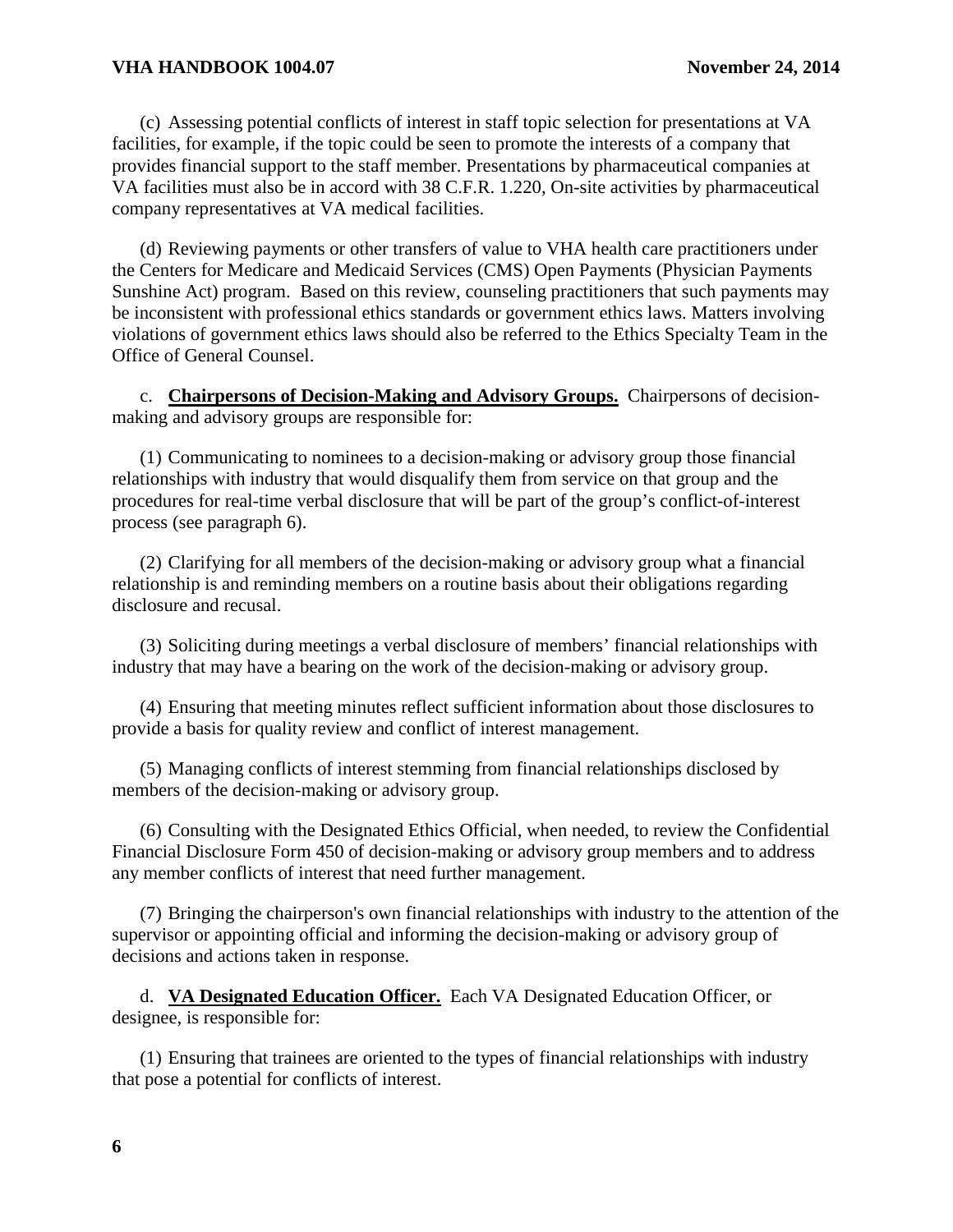(2) Reinforcing expectations regarding professional norms and conflicts of interest. Actions to accomplish this may include:

(a) Setting and communicating clear expectations regarding trainee access to, and interactions with, industry representatives.

(b) Providing education to trainees regarding potential industry influence on decision-making by health care professionals.

(c) Assessing potential conflicts of interest in sponsorship and content of trainee education at VA facilities, for example, if the education could be seen to promote the interests of a commercial entity or to contain biased or selective information.

e. **VHA Health Care Professionals.** Each VHA health care professional is responsible for:

(1) Avoiding financial relationships with industry that involve actual or potential conflicts of interest and seeking guidance in managing potential or actual conflict of interests. For example, a clinician or trainee who is offered any type of monetary or in-kind payment or gift by a pharmaceutical company or medical device company needs to consider whether such a payment or gift has the potential to, or could be perceived to, exert inappropriate influence on the individual's professional decision-making or judgment. If it does have such potential, the professional should decline the payment or gift, or seek guidance from their supervisor, Service Chief, Deputy Ethics Official in the Office of General Counsel, or other appropriate official.

(2) Making real-time verbal disclosures of their financial relationships with industry that may have a bearing on the work of the group, when serving as a member of a VA decision-making or advisory group.

(3) Completing, if applicable, the VHA credentialing and appraisal process, signing the following statement as part of the process: "I understand that my professional obligations can be compromised by financial conflicts of interest; therefore, I will avoid conflicts or seek guidance in their management."

(4) Bringing concerns regarding the potential or actual conflicts of interest of other VA health care professionals, including but not limited to the chairperson of a decision-making or advisory group, to the attention of the person's supervisor, appointing official, or facility leadership.

#### <span id="page-8-0"></span>**6. QUESTIONS REGARDING REAL-TIME VERBAL DISCLOSURE AND MANAGEMENT OF CONFLICTS OF INTEREST ON VHA DECISION-MAKING AND ADVISORY GROUPS:**

# a. **When and How Often Must Verbal Disclosures Be Made?**

(1) Verbal disclosures must be solicited by the chairperson and provided by the members and chairperson: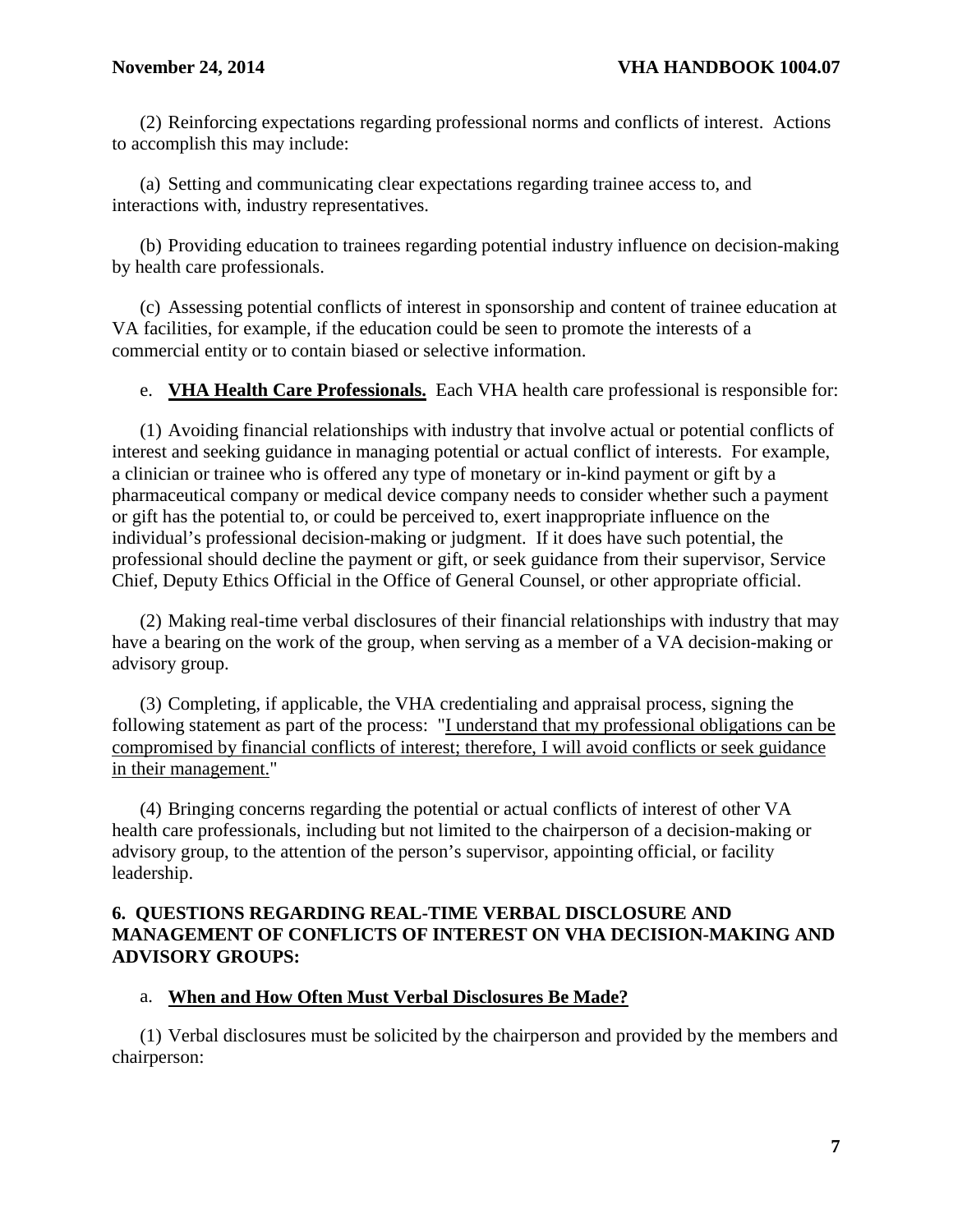(a) At the beginning of the first meeting of a decision-making or advisory group and at an appropriate time during that meeting for any late-arriving members.

(b) At the beginning of the first meeting for any subsequently appointed member.

(2) At the beginning of all subsequent meetings of the decision-making or advisory group, the chairperson must remind the members to verbally state any new financial relationships they have with industry that may have a bearing on the work of the decision-making or advisory group.

#### b. **What Is the Scope of Real-Time Verbal Disclosures?**

(1) Affiliations requiring disclosure include the financial relationships between the member (not the member's spouse and children) and industry that are pertinent to the particular issues or companies that are relevant to the work of the decision-making or advisory group. This includes financial relationships that either constitute a conflict of interest or the appearance of a conflict.

(2) Verbal disclosures must include the financial relationships described in paragraph 6.b.(1) within the last 12 months and any interviews or negotiations within the last 12 months for employment (including anticipated employment) with an entity that has a financial interest in the matters before the decision-making or advisory group.

c. **What Form Must Real-Time Verbal Disclosures Take?** Verbal disclosures must include either a negative statement that the member has no financial relationships relevant to the work of the decision-making or advisory group or an affirmative statement that the member has a financial relationship, the name of the entity with whom the member has a financial relationship, and the nature of the relationship. Although the amount of compensation or investment may be disclosed, it is not required. Verbal disclosures might take the following forms:

(1) "I do not have any financial relationships with any companies whose work relates to the issues addressed by this committee."

(2) "I receive compensation from  $\qquad$  (name of company) for membership on its speakers bureau."

(3) "I received compensation from (name of company) for chairing a committee related to (name of drug) ."

(4) "I received compensation from \_\_\_(name of company)\_\_\_ when I attended a dinner program regarding (name of topic)...."

(5) "I received compensation from  $\_\_\_\_\_\_\_\$  (name of company)  $\_\_\_\_\$ for an educational grant pertaining to (name of subject) ."

(6) "I received an in-kind contribution from  $\text{(\textit{name of company})}$  for a presentation that I gave regarding (name of subject) ."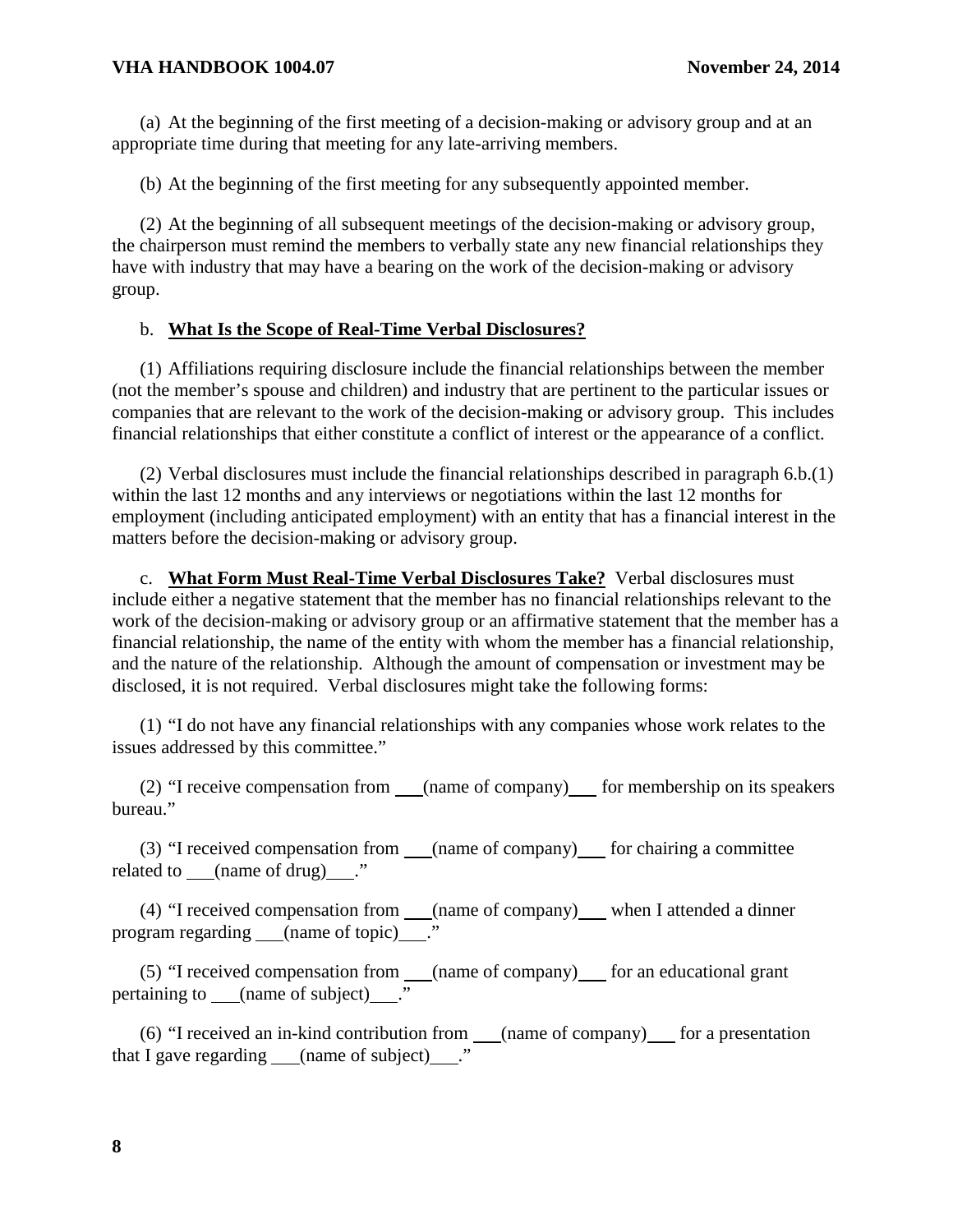d. **To Whom Do Real-Time Verbal Disclosures Apply?** Real-time verbal disclosures apply to the chairperson of, members of, and non- member Federal employees invited to attend or make a presentation to the following decision-making or advisory groups:

(1) MAP.

- (2) VISN Pharmacist Executives.
- (3) VISN Formulary Committees.
- (4) P&T Committees.
- (5) Field Advisory Committees.
- (6) VA-DOD Evidence-Based Practice Work Group.
- (7) Clinical Logistics.
- (8) Procurement.
- (9) Technology Assessment.
- (10) National Leadership Council (NLC).
- (11) NLC standing committees.
- (12) VISN-level Executive Leadership Board.

(13) Additional decision-making or advisory groups as determined by VISN Directors or the Principal Deputy Under Secretary for Health.

#### e. **How Must Real-time Verbal Disclosures be Recorded in Meeting Minutes?**

(1) Sufficient information must be recorded in the meeting minutes to provide a basis for quality review.

(2) For the purpose of conflict-of-interest management, meeting minutes need to record:

- (a) Members present at the meeting.
- (b) That all participants were asked to provide information on their financial relationships.
- (c) That a particular individual disclosed a financial relationship with industry.
- (d) The nature of the financial relationship.
- (e) The action taken by the chairperson to manage the conflict.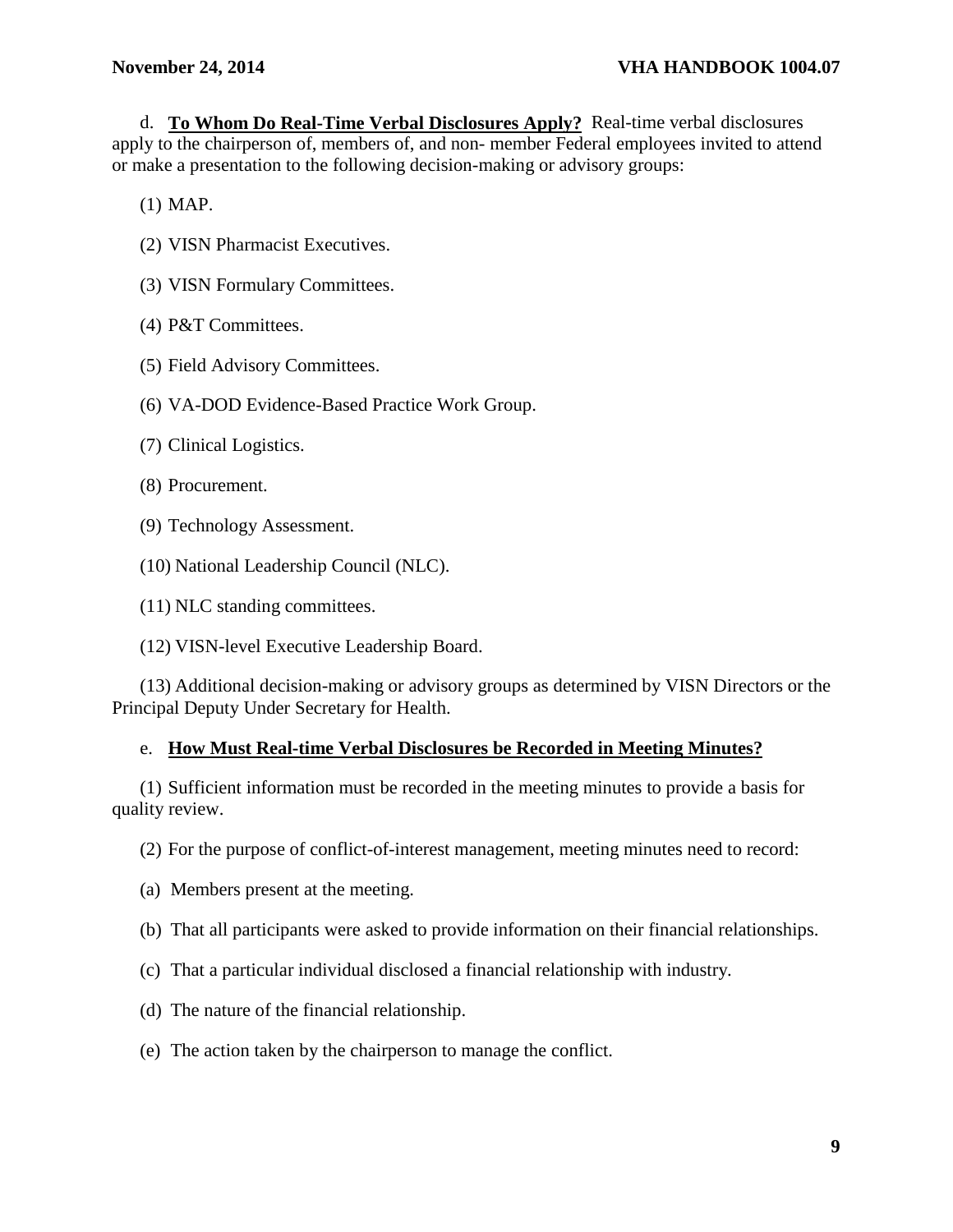*NOTE: For example: "John Doe indicated that he had a potential conflict of interest (honorarium for a one time speaking engagement with X Pharmaceutical Company on selective serotonin uptake inhibitors (SSRIs). He left the room during the discussion and vote on related SSRIs.)"*

f. **What Financial Relationships Disqualify Someone From Service on a VA Decisionmaking or Advisory Group?** Receipt of any compensation for membership on any pharmaceutical company or medical device, product, equipment, or technology manufacturer's speakers bureau or advisory board will disqualify a VHA health care professional from chairing and membership on the following committees: *NOTE: The committee chair should consult with Regional Counsel regarding additional issues under criminal conflict of interest law.*

- (1) MAP.
- (2) VISN Pharmacist Executives.
- (3) VISN Formulary Committees.
- (4) P&T Committees.
- (5) VA-DOD Evidence-Based Practice Work Group.
- (6) Clinical Logistics.
- (7) Procurement.
- (8) Technology Assessment.
- (9) National Leadership Council (NLC).
- (10) NLC standing committees.
- (11) VISN-level Executive Leadership Board.

(12) Additional decision-making or advisory groups as determined by VISN Directors or the Principal Deputy Under Secretary for Health.

# g. **How Must the Chairperson Manage Member's Financial Relationships with Industry?**

(1) The chairperson has authority to manage a member's financial relationships with industry by requiring the member's recusal from both discussion and vote.

(2) The chairperson has authority to review, on a need-to-know basis, the Office of Government Ethics (OGE) Form 450, Confidential Financial Disclosure Report, of decisionmaking or advisory group members and to work with Department Government ethics officials (Office of General Counsel Ethics Specialty Team, see paragraph 2.g for contact information), as appropriate, to address with members any conflicts of interest that need further management.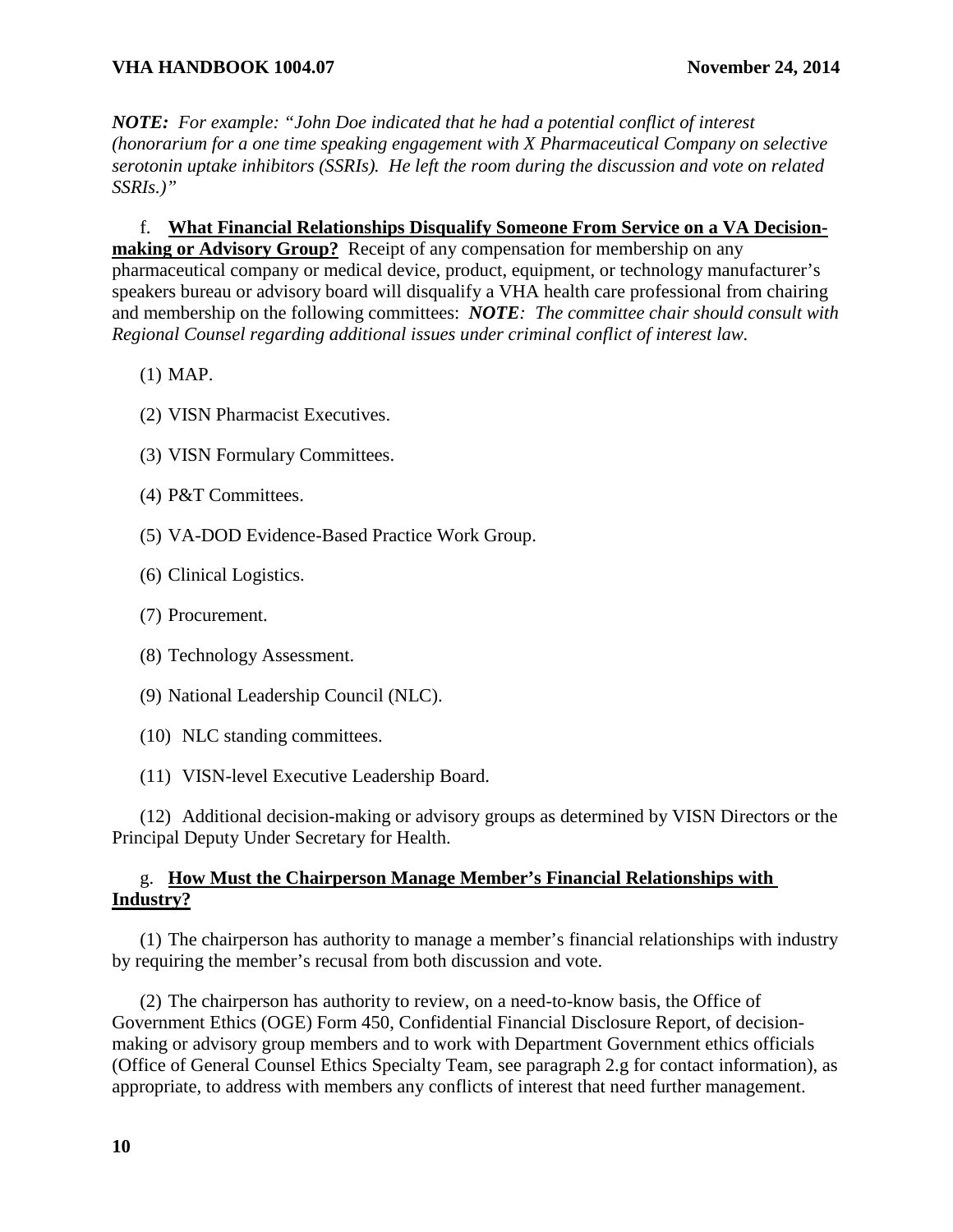(3) The chairperson has authority to review payments or other transfers of value to VHA health care practitioners under the Centers for Medicare and Medicaid Services (CMS) Open Payments (Physician Payments Sunshine Act) program and to address with members any conflicts of interest related to their committee membership that need further management.

#### h. **What Does Recusal Entail?**

(1) Recusal based on a financial relationship with industry entails having someone leave the room for the entire discussion and vote on the relevant matter, not simply recusal from the vote.

(2) Any uncertainty that the chairperson has about a disclosed financial relationship must result in recusal. That is, chairpersons must err on the side of caution when they are uncertain about the potential for a member's financial relationship with industry to present a conflict of interest or to introduce bias.

#### i. **Who Is Responsible for Managing the Chairperson's Own Conflicts of Interest?**

(1) The chairperson's own financial relationships must be managed according to these protocols, by the chairperson's supervisor or appointing official, e.g., the Chief Consultant, Pharmacy Benefits Management Services (PBM) or Chairperson, MAP, must be consulted to review conflict of interest information for chairpersons of VISN Formulary Committees and facility P&T committees). The chairperson is responsible for bringing the chairperson's own financial relationships with industry to the attention of these officials and informing the decisionmaking or advisory group of decisions and actions taken.

(2) However, decision-making or advisory group members also have a responsibility to bring concerns about the chairperson's financial relationships with industry to the attention of the chairperson's supervisor, appointing official, or facility leadership if the member believes that unresolved issues or questions exist.

# <span id="page-12-0"></span>**7. REFERENCES:**

a. American College of Physicians. Ethics Manual  $5<sup>th</sup>$  ed. Annals of Internal Medicine 2005142(7): 560-582. Available at [http://www.annals.org/cgi/content/abstract/142/7/560.](http://www.annals.org/cgi/content/abstract/142/7/560)

b. American Medical Association. Code of Ethics, 2009. Available at [http://www.ama](http://www.ama-assn.org/ama/pub/category/2498.html)[assn.org/ama/pub/category/2498.html.](http://www.ama-assn.org/ama/pub/category/2498.html)

c. American Nurses Association. Code of Ethics for Nurses with Interpretive Statements, 2005. Available at [http://www.nursingworld.org/ethics/code/protected\\_nwcoe303.htm#1.2.](http://www.nursingworld.org/ethics/code/protected_nwcoe303.htm#1.2)

d. Blumenthal D. Academic-industrial relationships in the life sciences. New England Journal of Medicine 2003; 349:2452-9.

e. Boyd EA, Lipton S, Bero LA. Implementation of financial disclosure policies to manage conflicts of interest. Health Affairs 2004;23:206-14.